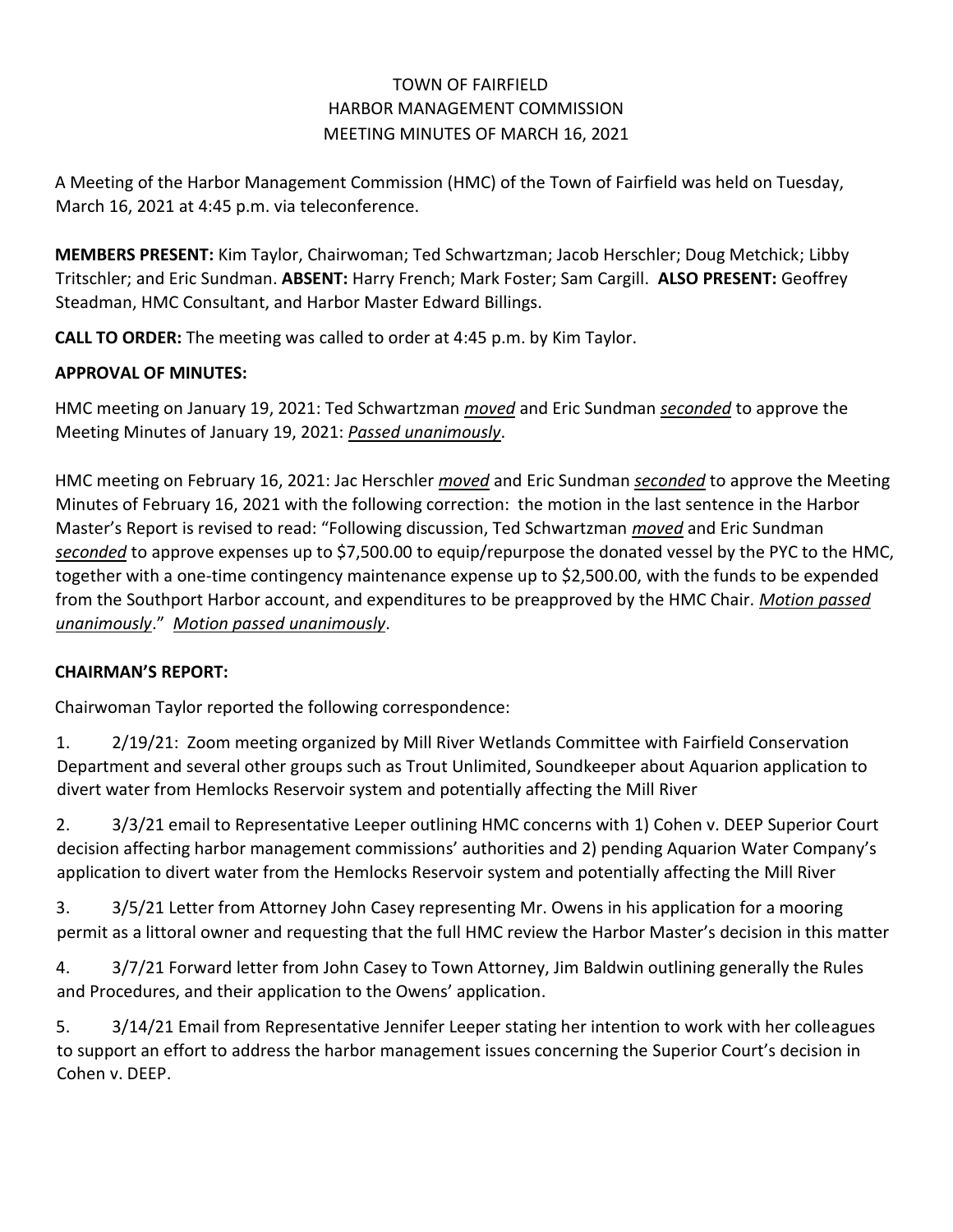**HARBOR MASTER'S REPORT:** Harbor Master Billings reported that the mooring stickers have arrived and they will go out by April 1<sup>st</sup>, together with a letter. The Harbor Master reached out to approximately 10 individuals who still need to provide the necessary documentation and he received an excellent response. Following inquiry by Chairwoman Taylor, Harbor Master Billings indicated that the Southport Harbor annual report can be distributed electronically through the online mooring system and hard copies can be provided to those individuals requesting the same.

### **APPLICATIONS:** No new applications.

### **OLD BUSINESS:**

- 1. Lower Wharf Project: Mr. Steadman: Mr. Steadman reported that Mr. Sternberg of RACE Coastal Engineering is reviewing with DEEP representatives the requirements for submitting a new permit application for this project; input from DEEP is needed for RACE to provide the HMC with an informed cost estimate for preparing the new application.
- 2. Sand Management Project: Mr. Steadman and Mr. Foster: Mr. Steadman reported that it was clear from the survey responses that this project is most important to the community. The HMC discussed safe navigation concerns, the status of the ACOE planning for maintenance dredging of the channel, and possible funding for this project. Mr. Steadman will continue to keep the HMC apprised of his communications with the ACOE and DEEP, including the anticipated upcoming site visit.
- 3. Mooring Committee: Commissioner Herschler reported that the Mooring Committee met on March  $11<sup>th</sup>$ . Two to four mooring locations may become available for re-assignment. The acquisition details for the patrol boat for the Harbor Master are being worked out through the Purchasing and Risk Management departments.
- 4. Harbor Management Plan Update: Chairwoman Taylor reported that Mr. Steadman is preparing a summary report of the survey which will be distributed to the HMC and uploaded on the HMC website. The complete survey and responses will also be provided to all Commissioners. Chairwoman Taylor also indicated that they will begin updating the policies portion of the Plan; Mr. Steadman is working on the updated version of the policies for committee review.
- 5. Proposed Changes to Rules and Procedures: Mr. Herschler: Commissioner Herschler noted that although he had received two comments subsequent to the last meeting, he is still welcoming HMC input. The two comments received included the following proposed changes: documents required by the Harbor Master should include the Safe Boating Certificate (as required by the State of Connecticut); all owners of docked vessels – either privately owned or by the PYC – should submit the necessary paperwork to the Harbor Master for inclusion in the Online Mooring system; and a required annual fee in the amount of \$10.00 should be paid by the individuals on the waiting list, noting that this fee is justified since they also benefit from management of the harbor. Chairwoman Taylor indicated that it is best that the HMC move forward to finalize its Rules and Procedures, and this matter should be discussed at the next committee meeting.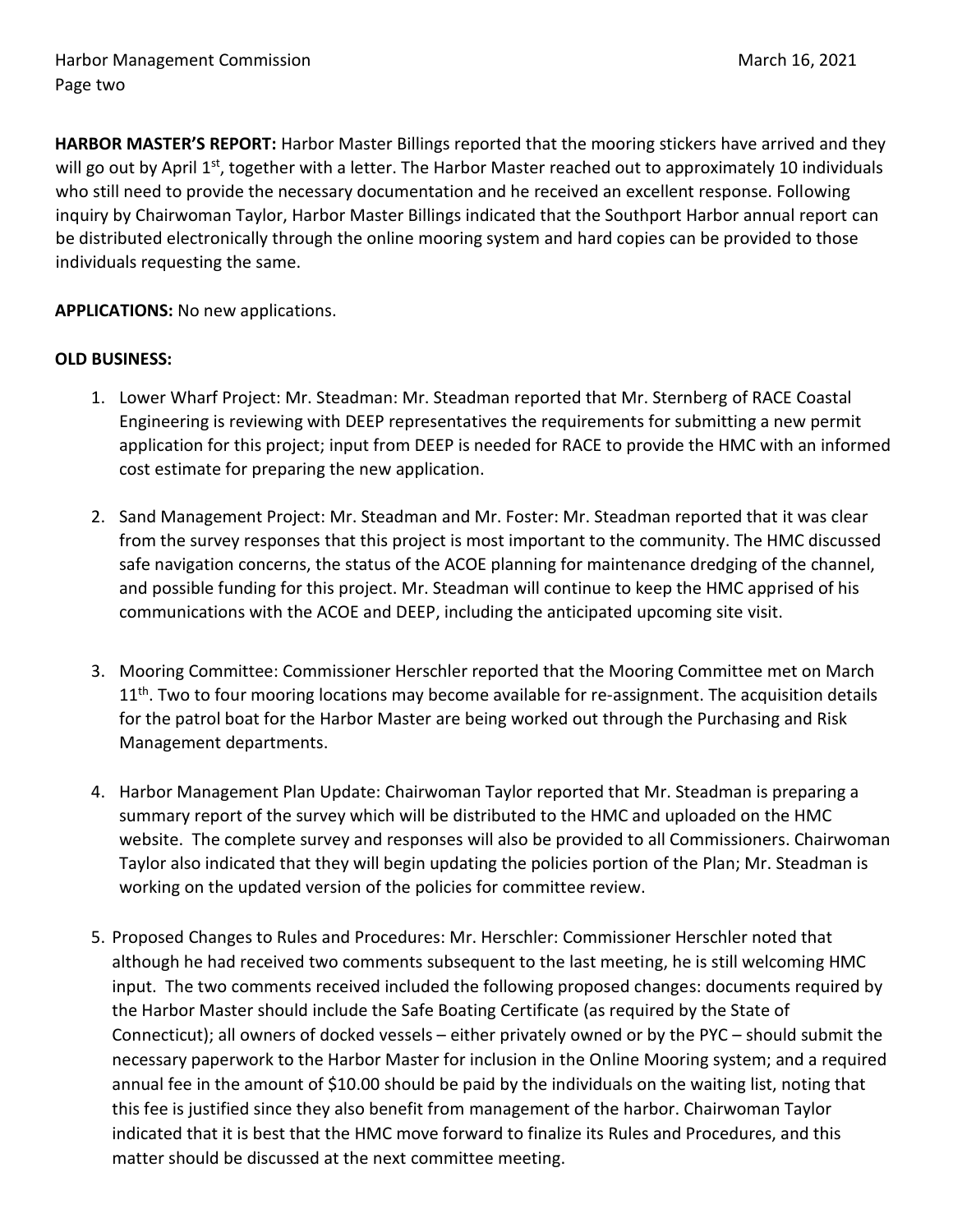Harbor Management Commission **March 16, 2021** March 16, 2021 Page three

6. Budget Request: Mr. Schwartzman: Commissioner Schwartzman reported that the HMC budget was reviewed at the Board of Finance March 11<sup>th</sup> meeting. The Fees and Professional Services account was discussed, and Mr. Schwartzman provided the Board of Finance with more detail in the types of services which are paid under this line item, including the level of expertise provided by Mr. Steadman and Harbor Master Billings. Chairwoman Taylor thanked Commissioner Schwartzman for his representation at that meeting and time expended on behalf of the HMC.

### **NEW BUSINESS:**

1. CT DEEP public information meeting on January 6, 2021 in connection with DEEP Notice of Tentative Determination to Approve Aquarion Water Company's Application for Consumptive Diversion of Water Permit and Notice of Informational Hearing: Mr. Steadman: Mr. Steadman reported that a status conference was held on January  $6<sup>th</sup>$ ; the date of the public hearing has been set for May  $4<sup>th</sup>$ ; this will be a "Zoom Meeting". The Town of Fairfield has filed for intervenor status. A site visit with the hearing officer is scheduled for April 22<sup>nd</sup>. Mr. Steadman noted that it is necessary to learn more about the potential impacts. HMC questions will be directed to the Hearing Officer who will make a recommendation to the DEEP Commissioner concerning the pending application. Mr. Steadman noted that the HMC may wish to establish a list of questions for consideration at the April HMC meeting; Chairwoman Taylor asked Commissioners to submit their questions to her prior to the April meeting so that they can be distributed accordingly.

2. Decision by CT Superior Court in Susan Cohen vs. The State of Connecticut DEEP on January 27, 2021: Mr. Steadman, Mr. Cargill, Ms. Tritschler: Chairwoman Taylor noted that it had been established at the last meeting that Commissioners Cargill and Tritschler were going to reach out to the State Representatives concerning this matter. There is not update to present at this time. Chairwoman Taylor noted that Mr. Cargill did speak with Laura Devlin who agreed to work with the HMC on this matter. Mr. Steadman noted other harbor management commissions are also reviewing this matter and he will keep the HMC apprised.

3. Owens request that the Commission consider the Harbor Master's actions in response to his mooring application asserting littoral rights: Chairwoman Taylor advised the HMC that Mr. Casey will provide discussion on this matter, and that the HMC has 60 days to consider this. Mr. Casey advised the HMC that he represents Mr. Owens and 789 Harbor Road, LLC in their request for a mooring permit. His client has been denied a mooring permit for several years, but in his opinion, the reason for denial does not "hold water". The issue of property ownership has been raised by the Harbor Master, both current and prior. Mr. Casey indicated that there are rights provided to Mr. Owens in his occupancy agreement with the owner and further indicated that the prior owner of this property had been issued a mooring. Commissioner Libby Tritschler noted that as a realtor, she is aware that LLC's are formed for privacy reasons, and expressed her concern that the HMC may not be following protocol, and that it appeared that every year Mr. Owens and the LLC had been denied a mooring permit for a different reason. Commissioner Tritschler further indicted that the former owner, Andy Hall, is her client, that he had two homes, both of which were owned in the name of the LLC, and had a mooring. Commissioner Tritschler further indicated that there are several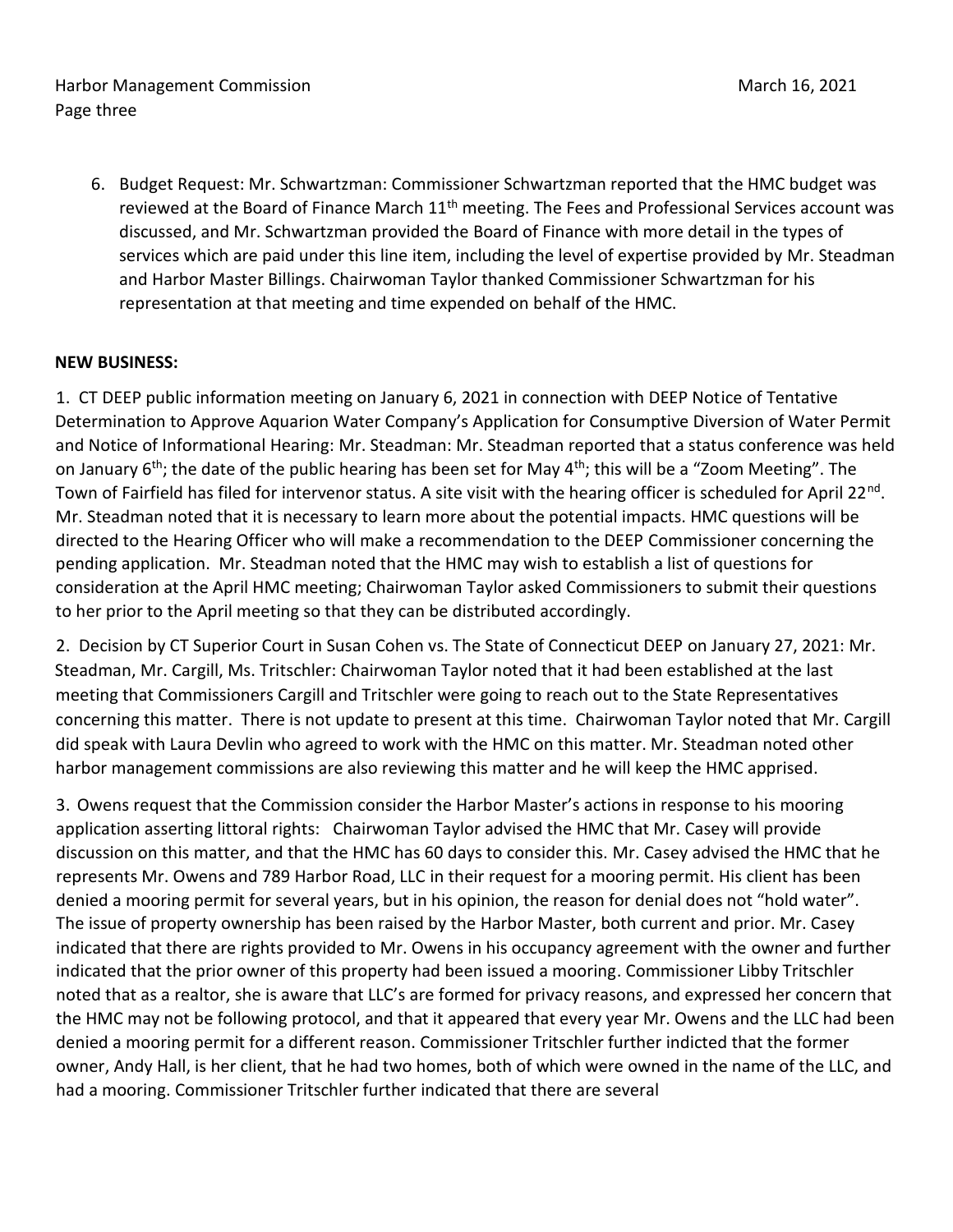homes along the harbor who have the title of their homes in the name of an LLC. Chairwoman Taylor clarified that this was the first year that Mr. Owens had filed an application; in previous years he had submitted a letter to the Harbor Master. Because additional documentation was required, a determination had not been made. According to the Rules and Procedures the littoral property owner is entitled to apply for a mooring, not employees, property managers, or representatives. Commissioner Herschler inquired whether Mr. Owens had an ownership interest in the property or whether he was an employee and whether Mr. Owens had a financial interest in and to the property. Mr. Casey replied that the ownership organization is complex, and the entity had granted the mooring rights to Mr. Owens.

Mr. Herschler stated that the HMC's goal is to provide fair access and proof of ownership is required. Mr. Casey indicated that Mr. Owens has a duty to keep up the property, maintain it, and that the boat is registered to him personally which is sufficient, and that the HMC should not undermine the littoral rights attached to this property.

Mr. Steadman reiterated that the HMC must balance the public's right of access to the harbor with the littoral rights of the property owners and has an important responsibility for managing the harbor fairly and for the benefit of all users, not just littoral property owners. The State of CT also has important interests, including ownership of the underwater land and the responsibility to protect the public rights pursuant to the Public Trust Doctrine. It was noted that not all properties are suitable to have a mooring. Mr. Steadman further indicated that the Harbor Master is a State official, and the HMC cannot override any decision made by the Harbor master, but can try to resolve certain issues that may arise.

Chairwoman Taylor indicated that she is in agreement with Mr. Steadman concerning the issue of ownership, and that this property currently has reasonable access to the harbor through an existing dock that apparently has been used by Mr. Owens for enjoyable access to the harbor.

Mr. Casey indicated that the rules have not changed – that the prior owner had a dock and a mooring, and that the HMC was being unfair in this circumstance. Mr. Casey further asserted that Mr. Owens has an interest in a trust which makes up the LLC, and considerable money is spent to acquire waterfront property which includes littoral rights to a dock and mooring.

Upon inquiry by Commissioner Tritschler, Chairwoman Taylor indicated that the property owner has just recently been put on the wait list. Commissioner Tritschler noted that she was concerned about the legality of the denial.

Commissioner Schwartzman indicated that there was a letter from former Harbor Master Louis Schueler which clearly outlines that the reason Mr. Owens had not been placed on the wait list was because he did not comply with the terms of the application. It is important that we have integrity of the rules relative to the wait list. It was noted that Harbor Master Schueler's letter was clear – that additional documentation was required.